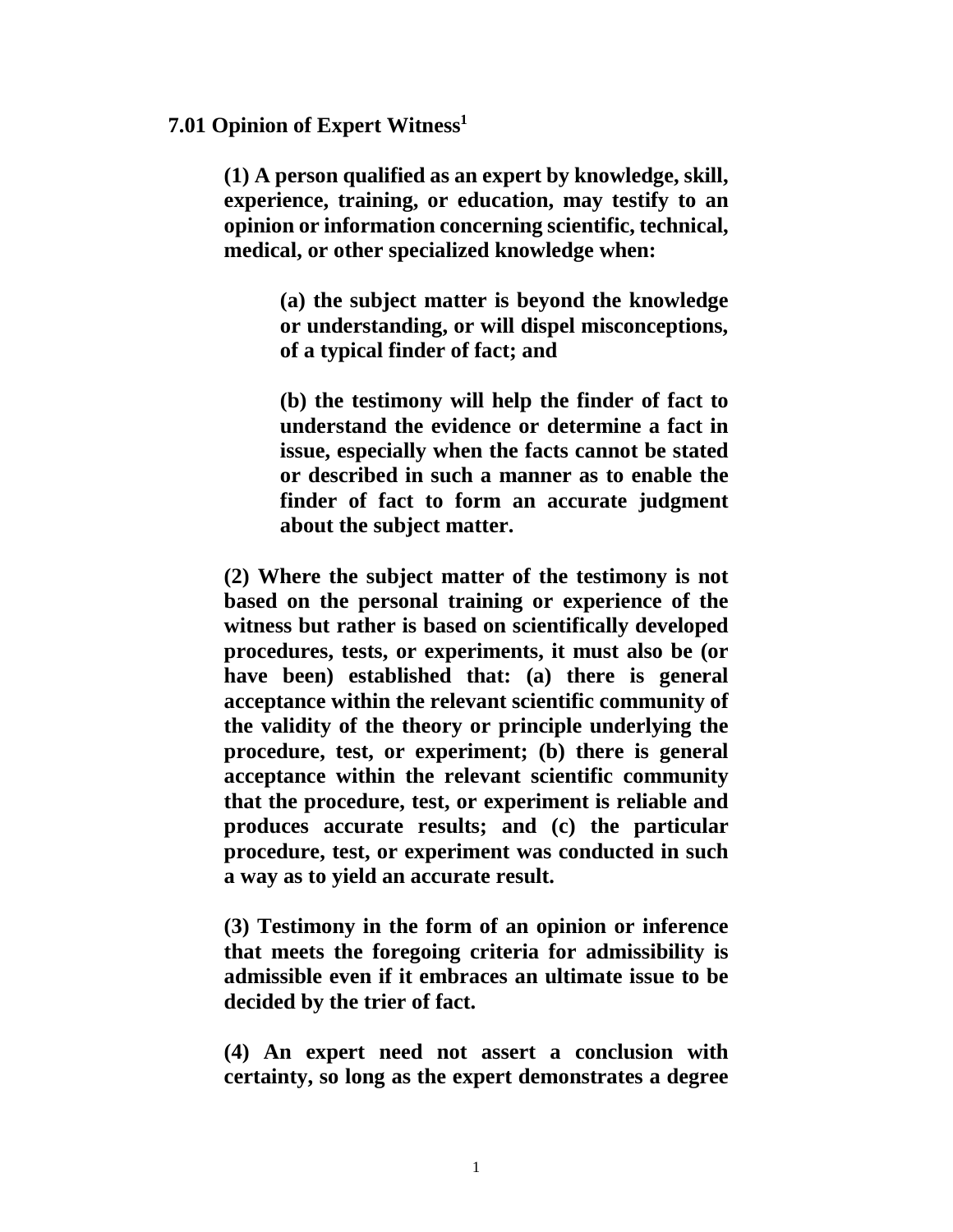**of confidence in the conclusion sufficient to satisfy accepted standards of reliability in the expert's field.** 

**(5) (a) Unless the court orders otherwise, questions calling for the opinion of an expert witness need not be hypothetical in form. The expert may base an opinion on facts in the record or known to the witness, and the expert may state an opinion and reasons without first specifying the data upon which it is based; however, an expert who relies on facts within personal knowledge that are not contained in the record is required to testify to those facts prior to rendering the opinion.** 

**(b) An expert also may rely on out-of-court material if:** 

**(i) it is of a kind accepted in the profession as reliable in forming a professional opinion, provided that there is evidence establishing the reliability of the out-of-court material; or the out-of-court material comes from a witness in the proceeding who was subject to full cross-examination by the opposing party; and** 

**(ii) it is a link in the chain of data and accordingly not exclusively relied upon for the expert's opinion.** 

**(c) In a criminal case, while an expert may rely upon hearsay statements in formulating an opinion, the constitutional right of confrontation precludes the expert from testifying on direct examination to a statement made by a person who was not available for cross-examination.** 

**(d) Defense of lack of criminal responsibility (CPL 60.55)**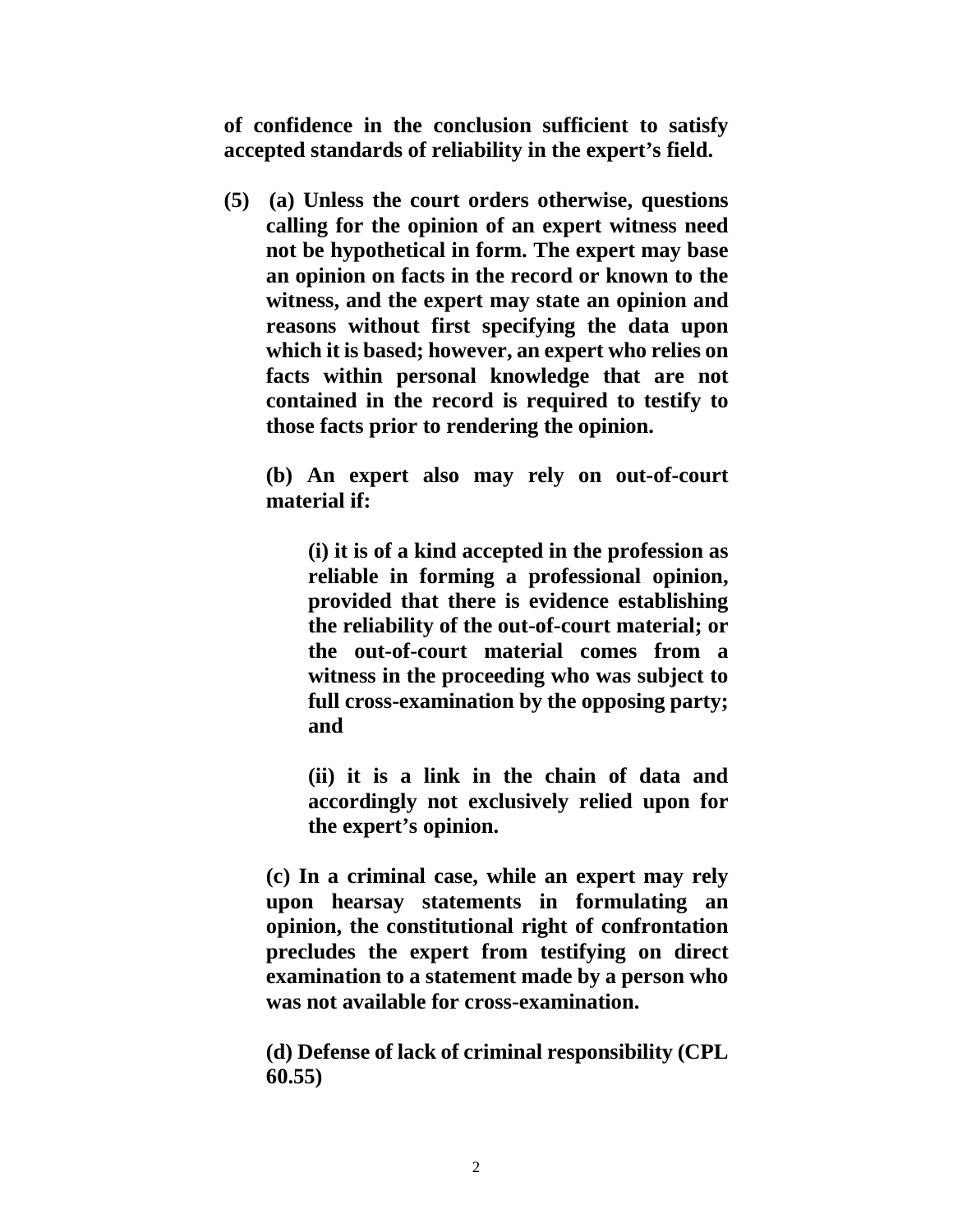**(i) When, in connection with the affirmative defense of lack of criminal responsibility by reason of mental disease or defect, a psychiatrist or licensed psychologist testifies at a trial concerning the defendant's mental condition at the time of the conduct charged to constitute a crime, he [or she] must be permitted to make a statement as to the nature of any examination of the defendant, the diagnosis of the mental condition of the defendant and his [or her] opinion as to the extent, if any, to which the capacity of the defendant to know or appreciate the nature and consequence of such conduct, or its wrongfulness, was impaired as a result of mental disease or defect at that time. The psychiatrist or licensed psychologist must be permitted to make any explanation reasonably serving to clarify his [or her] diagnosis and opinion, and may be crossexamined as to any matter bearing on his [or her] competency or credibility or the validity of his [or her] diagnosis or opinion.** 

**(ii) Any statement made by the defendant to a psychiatrist or licensed psychologist during his [or her] examination of the defendant shall be inadmissible in evidence on any issue other than that of the affirmative defense of lack of criminal responsibility by reason of mental disease or defect. The statement shall, however, be admissible upon the issue of the affirmative defense of lack of criminal responsibility by reason of mental disease or defect, whether or not it would otherwise be deemed a privileged communication.** 

**(e) Sex Offender Civil Case. In a sex offender civil management case under article 10 of the Mental Hygiene Law, an expert may testify to hearsay**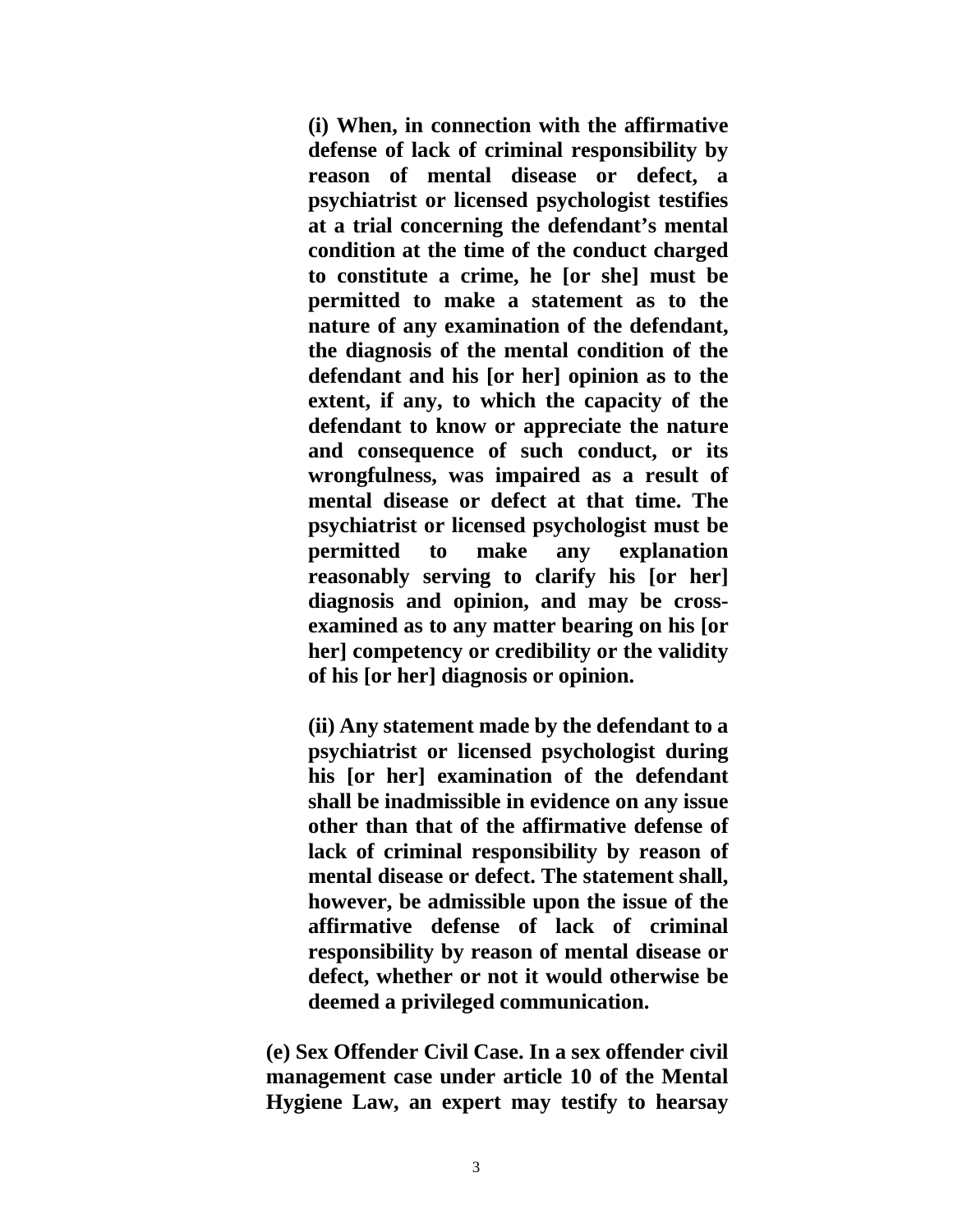**offered to explain the basis of the expert's opinion when the proponent demonstrates through evidence that the hearsay is reliable and that its probative value in helping the jury evaluate the expert's opinion substantially outweighs its prejudicial effect.** 

## **Note**

**Subdivision (1)** reflects the basic New York rule that it is for the jury to determine the facts and that they "may be aided, but not displaced," by expert testimony "where there is reason to suppose that such testimony will elucidate some material aspect of the case that would otherwise resist comprehension by jurors of ordinary training and intelligence" (*People v Inoa*, 25 NY3d 466, 472 [2015]; *People v Cronin*, 60 NY2d 430, 432-433 [1983] ["For testimony regarding both the ultimate questions and those of lesser significance, admissibility turns on whether, given the nature of the subject, 'the facts cannot be stated or described to the jury in such a manner as to enable them to form an accurate judgment thereon, and no better evidence than such opinions is attainable' "]; *cf. People v Clyde*, 18 NY3d 145, 154 [2011] [in responding to the defendant's argument that "physicians were improperly allowed to testify as to their conclusions" regarding injuries, the Court held that "admissibility turns on whether, given the nature of the subject, the facts cannot be stated or described to the jury in such a manner as to enable them to form an accurate judgment thereon. The facts that underlie physical injury and risk of serious physical injury can readily be stated to a jury so as to enable the jurors to form an accurate judgment concerning the elements of assault and unlawful imprisonment. It was therefore error to overrule (the defendant's) objections and permit this expert testimony" (citing *Cronin*)]).

What distinguishes New York from other jurisdictions is its emphasis on opinion evidence being "necessary" to properly describe the subject matter. (*See Ferguson v Hubbell*, 97 NY 507, 514 [1884] [the rules admitting opinions of experts should not be unnecessarily extended]; *Teerpenning v Corn Exch. Ins. Co.*, 43 NY 279, 281 [1871].) That "necessity" requirement in recent times appears subsumed by the requirement that the subject matter be beyond the knowledge or understanding of a typical juror or will dispel misconceptions a juror may hold and thereby help a juror to understand the evidence or determine a fact in issue. (*People v Rivers*, 18 NY3d 222, 228 [2011] [" 'The guiding principle is that expert opinion is proper when it would help to clarify an issue calling for professional or technical knowledge, possessed by the expert and beyond the ken of the typical juror' "]; *People v LeGrand*, 8 NY3d 449, 455-456 [2007] ["A court's exercise of discretion depends largely on whether jurors, after the court considers their 'day-to-day experience, their common observation and their knowledge,' would benefit from the specialized knowledge of an expert witness"]; *People v Keindl*, 68 NY2d 410, 422 [1986] ["Opinion testimony of an expert witness is admissible where the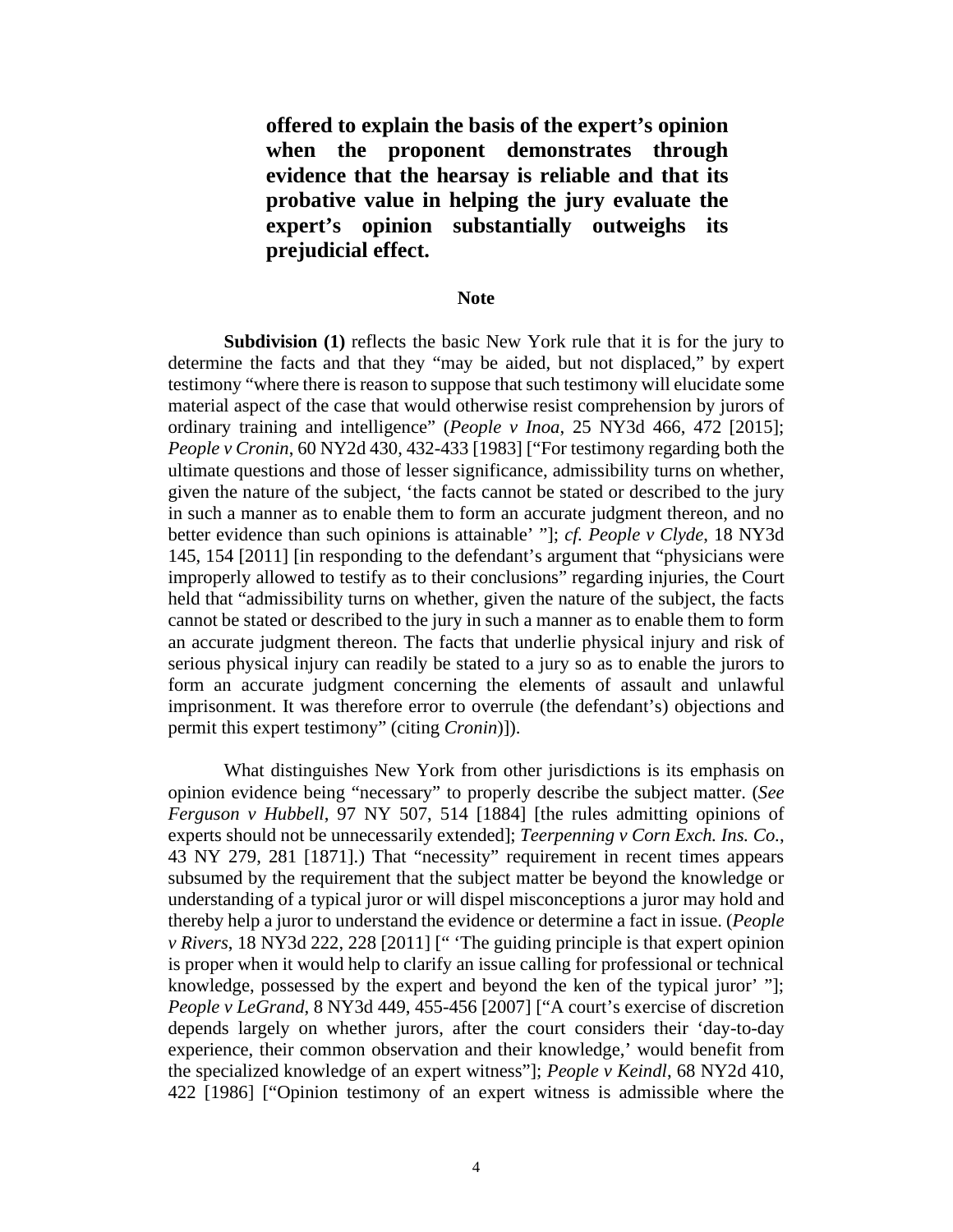conclusions to be drawn 'depend upon professional or scientific knowledge or skill not within the range of ordinary training or intelligence' "]; *People v Lee*, 96 NY2d 157, 162 [2001] ["Despite the fact that jurors may be familiar from their own experience with factors relevant to the reliability of eyewitness observation and identification, it cannot be said that psychological studies regarding the accuracy of an identification are within the ken of the typical juror"].) In the end, it is for the trial court "to determine when jurors are able to draw conclusions from the evidence based on their day-to-day experience, their common observation and their knowledge, and when they would be benefited by the specialized knowledge of an expert witness." (*People v Cronin*, 60 NY2d at 433; *People v Keindl*, 68 NY2d at 422; *People v Lee*, 96 NY2d at 162.)

As also specified in subdivision (1), the proffered expert witness must be qualified to provide expert testimony, that is, the witness "should be possessed of the requisite skill, training, education, knowledge or experience from which it can be assumed that the information imparted or the opinion rendered is reliable." (*Matott v Ward*, 48 NY2d 455, 459 [1979]; *see Meiselman v Crown Hgts. Hosp.*, 285 NY 389, 398 [1941].) The proponent of the witness is entitled to a reasonable opportunity to demonstrate that the person is qualified to testify as an expert (s*ee Werner v Sun Oil Co.*, 65 NY2d 839, 840 [1985]) and the opposing party is entitled to a reasonable opportunity to demonstrate otherwise. The trial court decides in the exercise of its discretion whether the witness is qualified to testify as an expert. (*Price v New York City Hous. Auth.*, 92 NY2d 553, 558 [1998]; Guide to NY Evid rule 1.09 [1].) As stated in *Meiselman*: "The prevailing rule is that the question of the qualification of a witness to testify as an expert is for determination, in his [or her] reasonable discretion, by the trial court, which discretion, when exercised, is not open to review unless in deciding the question the trial court has made a serious mistake or committed an error of law or has abused his [or her] discretion." (285 NY at 398-399.)

**Subdivision (2)** sets forth New York's continued adherence to the rule of *Frye v United States* (293 F 1013 [DC Cir 1923]; *People v Wesley*, 83 NY2d 417 [1994]). "Absent a novel or experimental scientific theory, a *Frye* hearing is generally unwarranted." (*People v Brooks*, 31 NY3d 939, 941 [2018].)

The *Frye* rule does not apply where experts base their testimony on personal training or experience of the expert. (*People v Oddone*, 22 NY3d 369, 375 [2013].) In *Oddone*, the Court permitted a doctor to testify that the deceased's neck had been compressed for "something in the range of 2, 3, 4 minutes." The defendant claimed that the doctor "was advancing a scientific principle that had not gained general acceptance in its field, in violation of the rule of *Frye . . . .* The flaw in defendant's reasoning is that [the doctor] did not claim to rely on any established scientific principle. He made clear that his testimony was based on his personal 'experience'—meaning what he had observed, heard and read about particular cases. Such evidence is not barred by *Frye*" (*Oddone*, 22 NY3d at 375-376).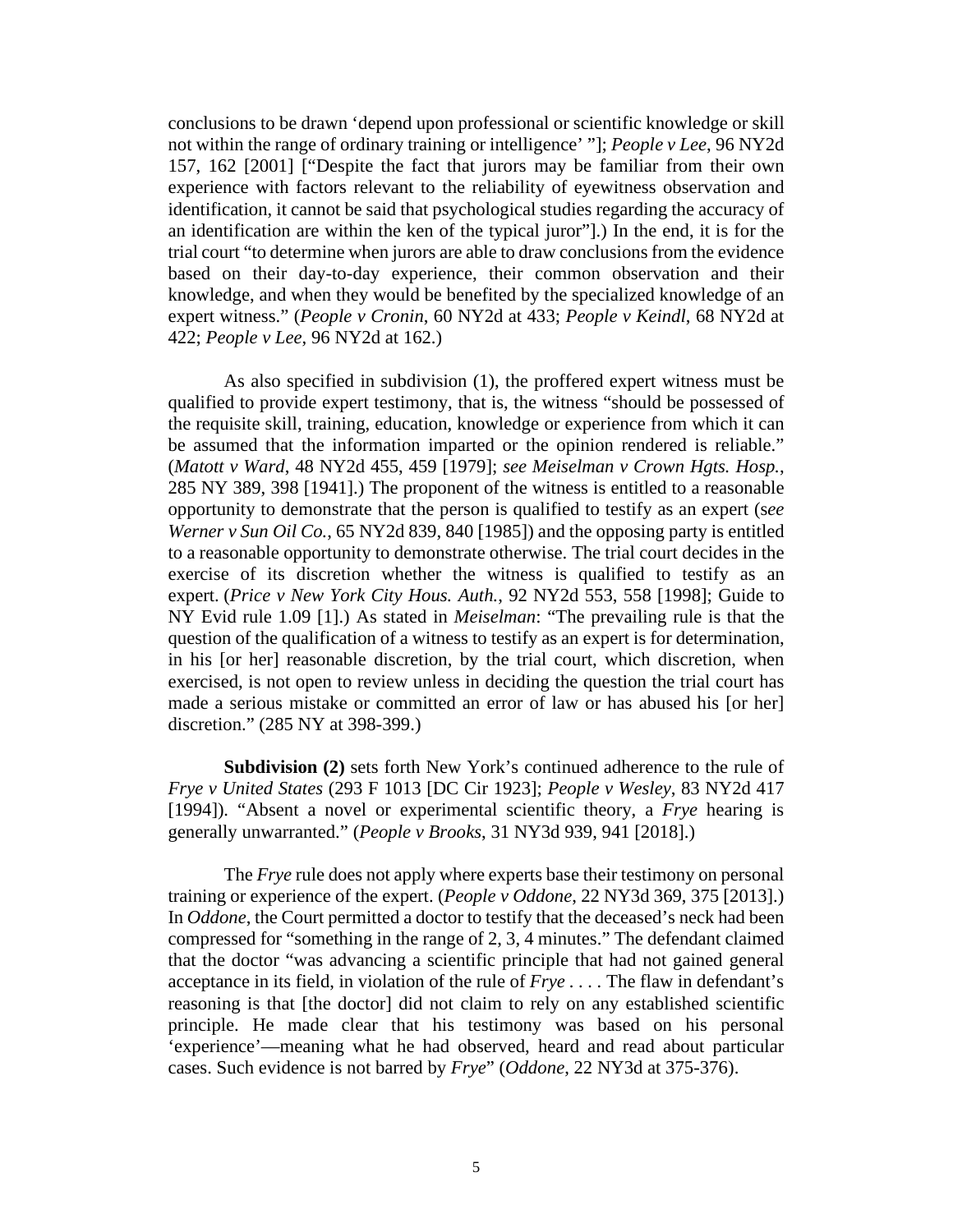The *Oddone* Court added a caveat:

"We acknowledge that it may not be possible to draw a neat line between scientific principles and experience-based testimony. Indeed, it has been observed that the many cases applying *Frye* to evidence based on scientific principles shed little light on exactly what a 'scientific principle' is  $\dots$  We do not imply that an expert is allowed to say anything he or she likes to a jury if the statement is prefaced by the words 'in my experience.' To allow an expert to say, based only on his or her alleged experience, that smoking does not cause lung cancer or that baldness is related to the phases of the moon would be to tolerate the admission of junk science and to undermine the basic purpose of *Frye*" (*Oddone*, 22 NY3d at 376).

The Court of Appeals has stressed that a *Frye* inquiry, whether required or not, is "separate and distinct from the admissibility question applied to all evidence—whether there is a proper foundation—to determine whether the accepted methods were appropriately employed in a particular case" (*Parker v Mobil Oil Corp.*, 7 NY3d 434, 447 [2006]). The foundation is lacking if the trial court determines that " 'there is simply too great an analytical gap between the data and the opinion proffered.' " (*Cornell v 360 W. 51st St. Realty, LLC*, 22 NY3d 762, 781 [2014], quoting *General Electric Co. v Joiner*, 522 US 136, 146 [1997].) The question boils down to whether the expert's opinion sufficiently relates to existing data or, to the contrary, "is connected to existing data only by the *ipse dixit* [unproven word] of the expert." (*Joiner*, 522 US at 146; *see Brooks*, 31 NY3d at 941.)

Examples of accepted expert testimony include testimony that explains the following: the terminology used in the illegal drug trade (*People v Garcia*, 83 NY2d 817 [1994]); the inconsistency of the quantity of drugs recovered and packaging with personal use (*People v Hicks*, 2 NY3d 750 [2004]); the significance of the absence of the buy money in an undercover "buy and bust" when the reason for its absence is not inferable from the circumstances (*People v Brown*, 97 NY2d 500 [2002]; *cf. People v Gonzalez*, 99 NY2d 76 [2002]; *People v Smith*, 2 NY3d 8 [2004]); the impact on the ability to act with the requisite intent when a defendant had consumed up to a case of beer, smoked several marijuana cigarettes, and ingested 5 to 10 Valium (*People v Cronin*, 60 NY2d 430, 432 [1983]); the "range of psychological reactions of child victims who suffer from sexual abuse at the hands of their stepparents" (*People v Keindl*, 68 NY2d 410, 422 [1986]); the "sexually abused child syndrome" (*Matter of Nicole V.*, 71 NY2d 112 [1987]); whether a fire was intentionally set (*People v Rivers*, 18 NY3d 222 [2011]); an estimated time of a victim's death (*People v Miller*, 91 NY2d 372 [1998]); GPS evidence (*Matter of Carniol v New York City Taxi & Limousine Commn*., 126 AD3d 409, 410-411 [1st Dept 2015]); and the mechanism of an injury or physiological process by which an injury occurs (*Sadek v Wesley*, 117 AD3d 193, 201 [1st Dept 2014], *affd* 27 NY3d 982, 983-984 [2016]).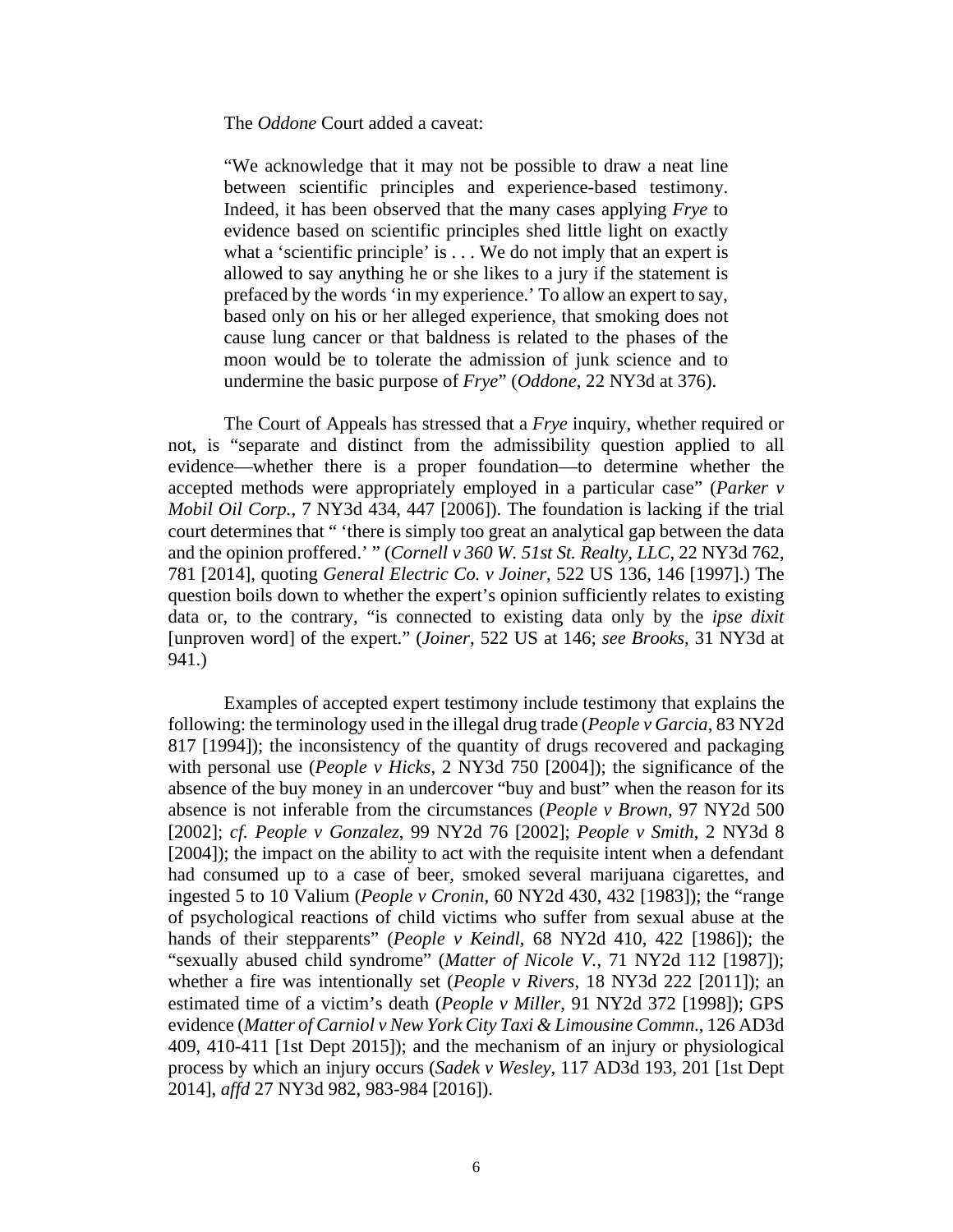Notwithstanding that expert evidence on a particular subject has been accepted, the Court of Appeals has explained that "our *Frye* jurisprudence accounts for the fact that evolving views and opinions in a scientific community may occasionally require the scrutiny of a *Frye* hearing with respect to a familiar technique. There is no absolute rule as to when a *Frye* hearing should or should not be granted, and courts should be guided by the current state of scientific knowledge and opinion in making such determinations. Indeed, admissibility even after a finding of general acceptance through a *Frye* hearing is not always automatic. Recent questioning of previously accepted techniques related to hair comparisons, fire origin, comparative bullet lead analysis, bite mark matching, and bloodstainpattern analysis illustrates that point; all of those analyses have long been accepted within their relevant scientific communities but recently have come into varying degrees of question" (*People v Williams*, 35 NY3d 24, 43 [2020]).

**Subdivision (3)** is derived from Court of Appeals cases that indicate that, once the criteria for admissibility are demonstrated, it matters not that the testimony may appear to invade the province of the jury or constitute evidence of the "ultimate" issue in the case. (*People v Hicks*, 2 NY3d 750, 751 [2004] ["Since the expert testimony was beyond the ken of the average juror, it matters not whether the testimony related to the ultimate issue in the case"]; *People v Cronin*, 60 NY2d at 433 [trial court erred in precluding an opinion on the grounds that it "went to the ultimate question and would usurp the jury's function"]; *Dufel v Green*, 84 NY2d 795, 797 [1995] [It was not error for plaintiff's doctors to testify to "two of the statutory components of the 'serious injury' threshold as defined by Insurance Law § 5102 (d)"]; *see People v Jones*, 73 NY2d 427, 430-431 [1989] ["Expert opinion testimony is used in partial substitution for the jury's otherwise exclusive province which is to draw 'conclusions from the facts' . . . It is a kind of authorized encroachment in that respect"]; *People v Lee*, 96 NY2d 157, 162 [2001]; *People v Hicks*, 2 NY3d 750, 751 [2004]; *People v Rivers*, 18 NY3d at 228.)

**Subdivision (4)** is taken from *Matter of Anthony M.* (63 NY2d 270, 280- 281 [1984] ["Though sometimes perceptible to lay witnesses . . . the progression from injury to death, often unseen and not readily comprehended, will generally be a subject for expert medical opinion. To establish a causal connection, conclusions which are only 'contingent, speculative, or merely possible' . . . will not suffice, but neither is absolute certainty and the exclusion of every other possibility required"]). A reasonable degree of certainty within the subject field of the testimony should suffice (*Matott v Ward*, 48 NY2d 455, 459-460 [1979] ["Granted that 'a reasonable degree of medical certainty' is one expression of such a standard . . . it is not, however, the only way in which a level of certainty that meets the rule may be stated. . . . (A)ny formulation from which it can be said that the witness' 'whole opinion' reflects an acceptable level of certainty (will suffice)," and the weight of the testimony is then to be assessed by the trier of fact]; *People v Brown*, 67 NY2d 555, 560 [1986]).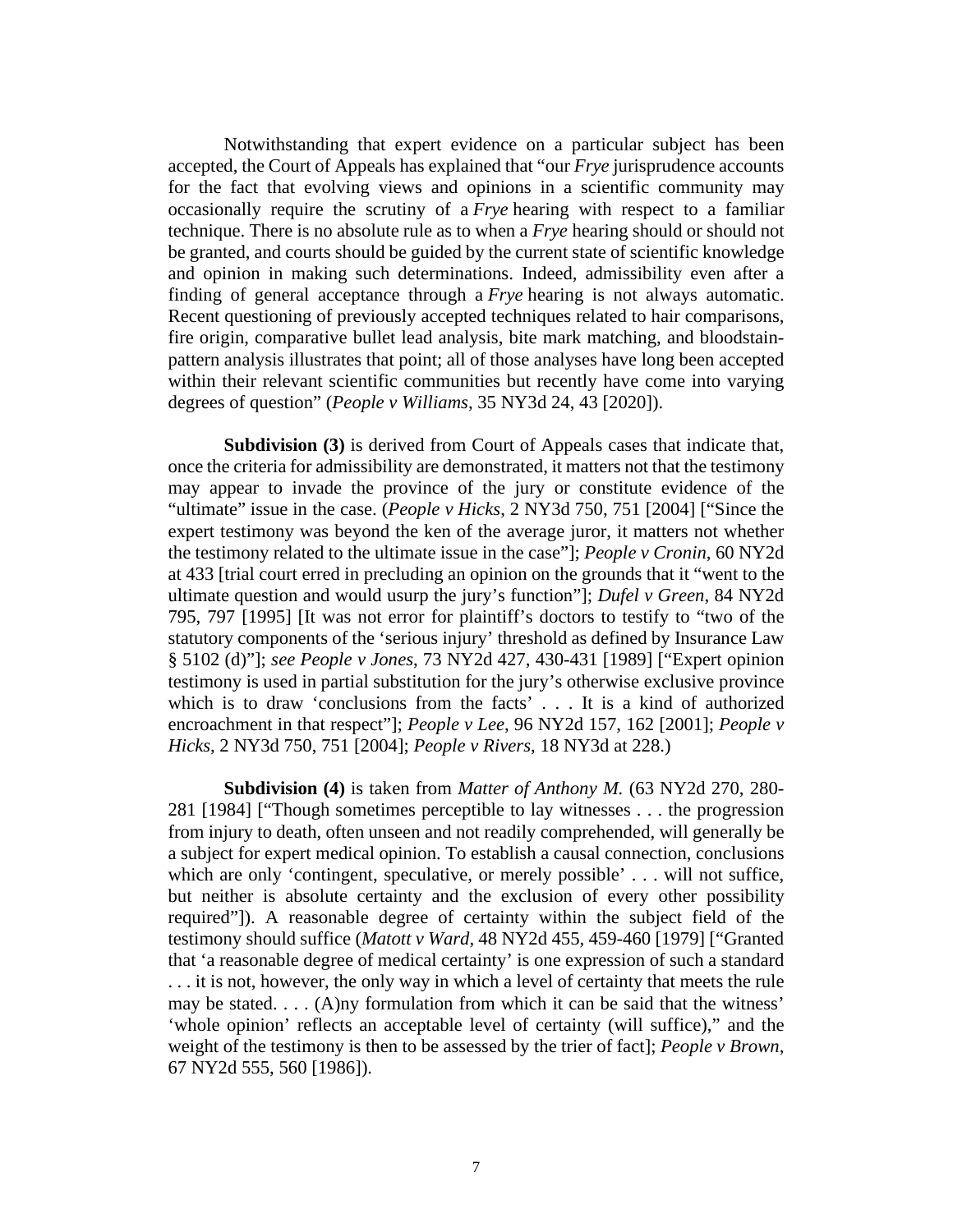**Subdivision (5)** derives primarily from a series of Court of Appeals cases.

• **Subdivision (5) (a):** The first sentence is taken verbatim from CPLR 4515. The second sentence is a combination of decisional law (*Cassano v Hagstrom*, 5 NY2d 643, 646 [1959] ["opinion evidence must be based on facts in the record or personally known to the witness"]; *Hambsch v New York City Tr. Auth.*, 63 NY2d 723, 725-726 [1984] [same]), and the portion of CPLR 4515 that reads "the witness may state his opinion and reasons without first specifying the data upon which it is based." The Court of Appeals has qualified that latter portion of CPLR 4515 in two ways.

The first qualification is as set forth in the rule's exception for an expert who relies on facts within personal knowledge. (*People v Jones*, 73 NY2d 427, 430 [1989] [an expert who relies on necessary facts within personal knowledge which are not contained on the record is required to testify to those facts prior to rendering the opinion]; *Mandel v Geloso*, 206 AD2d 699, 700 [3d Dept 1994].)

Second, while the expert may state an opinion without first specifying the data that would support that opinion, the expert's testimony or the record must supply the data. (*Jones* at 431 ["In failing to supply an evidentiary predicate for their own chemist expert's ultimate conclusion (that a particular drug was a controlled substance), the People presented an insufficient case"].) That the opposing party under CPLR 4515 may of course cross-examine the expert does not shift the burden to that party to fill in the missing data. (*Id.*; *see* Vincent C. Alexander, Practice Commentaries, McKinney's Cons Laws of NY, Book 7B, CPLR 4515; Barker & Alexander, Evidence in New York State and Federal Courts § 716 [2d ed].)

• **Subdivision (5) (b) (i)** is derived from a series of Court of Appeals cases: *People v Sugden* (35 NY2d 453, 460-461 [1974] ["The psychiatrist may rely on material, albeit of out-of-court origin, if it is of a kind accepted in the profession as reliable in forming a professional opinion. . . . He may also rely on material, which if it does not qualify under the professional test, comes from a witness subject to full crossexamination on the trial"]); *People v Stone* (35 NY2d 69, 73 [1974] ["(T)he Trial Judge was very careful to satisfy himself that an independent, legally competent basis existed for the (expert) opinion in the doctor's interviews with the defendant and in the medical records in evidence"]); *Hambsch v New York City Tr. Auth.* (63 NY2d 723, 726 [1984] ["In order to qualify for the *(Sugden)* 'professional reliability' exception, there must be evidence establishing the reliability of the outof-court material . . . Plaintiff presented no such evidence in the instant case and therefore the physician's opinion was inadmissible"]); *People*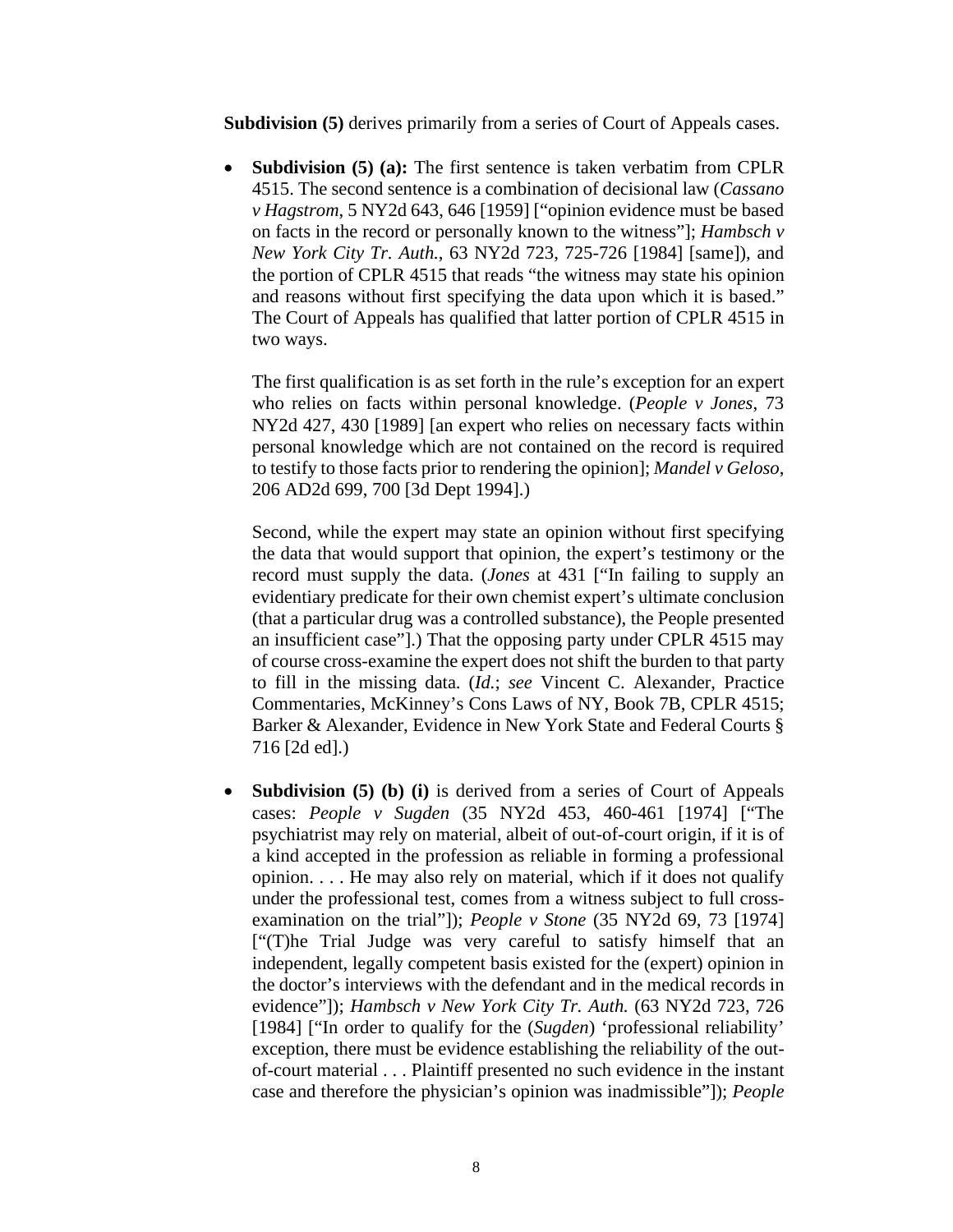*v Jones* (73 NY2d 427, 430 [1989] ["(A)n expert who relies on necessary facts within personal knowledge which are not contained on the record is required to testify to those facts prior to rendering the opinion . . . Conversely, expert opinions of the kind needing material evidentiary support for which there is none otherwise in the direct evidence or in some equivalently admissible evidentiary form have been excluded"]).

- Subdivision  $(5)$  (b) (ii) is derived from a series of cases, principally *Ciocca v Park* (21 AD3d 671 [3d Dept 2005], *affd* 5 NY3d 835 [2005]). The Appellate Division in *Ciocca* held that an "MRI was properly excluded because [the expert] exclusively relied upon the radiologist's report, 'not merely [as] a link in the chain of data,' but rather as the entire foundation for his opinion" (*Ciocca* at 672-673 [citations omitted]). The Court of Appeals affirmed holding: "Plaintiff did not lay an adequate foundation for the testimony of his experts" (*Ciocca*, 5 NY3d at 836; *see also Borden v Brady*, 92 AD2d 983, 984 [3d Dept 1983] [error was committed where a neurologist's report "constituted an expression of opinion on the crucial issue of the permanency of plaintiff's injuries and formed the principal basis for the expert witness' opinion on the same issue, not merely a link in the chain of data upon which that witness relied"]; *O'Shea v Sarro*, 106 AD2d 435, 437 [2d Dept 1984] [expert witnesses "may not rely primarily upon the opinions by physicians who were not called as witnesses at trial" (citing *Borden*)]; *Sigue v Chemical Bank*, 284 AD2d 246, 247 [1st Dept 2001] [error where an arthrogram report "formed the principal basis for the neurologist's opinion . . . 'not merely a link in the chain of data upon which that witness relied' " **(**citing *Borden*)]; *Tornatore v Cohen*, 162 AD3d 1503, 1505 [4th Dept 2018] [out-of-court material may be relied upon "provided that it does not constitute the sole or principal basis for the expert's opinion" (internal quotation marks omitted, citing *Borden*)]).
- **Subdivision (5) (c):** *People v Goldstein* (6 NY3d 119, 129 [2005] ["the statements made to (the expert) by her interviewees were testimonial. . . . (The interviewees) knew they were responding to questions from an agent of the State engaged in trial preparation. None of them was making 'a casual remark to an acquaintance'; all of them should reasonably have expected their statements 'to be used prosecutorially' or to 'be available for use at a later trial.' . . . Responses to questions asked in interviews that were part of the prosecution's trial preparation are 'formal' in much the same sense as 'depositions' and other materials that the Supreme Court identified as testimonial"]). *Goldstein* also viewed the statements in question as hearsay because they were effectively being offered for their truth; if they were not being offered for their truth, the Confrontation Clause would not normally be